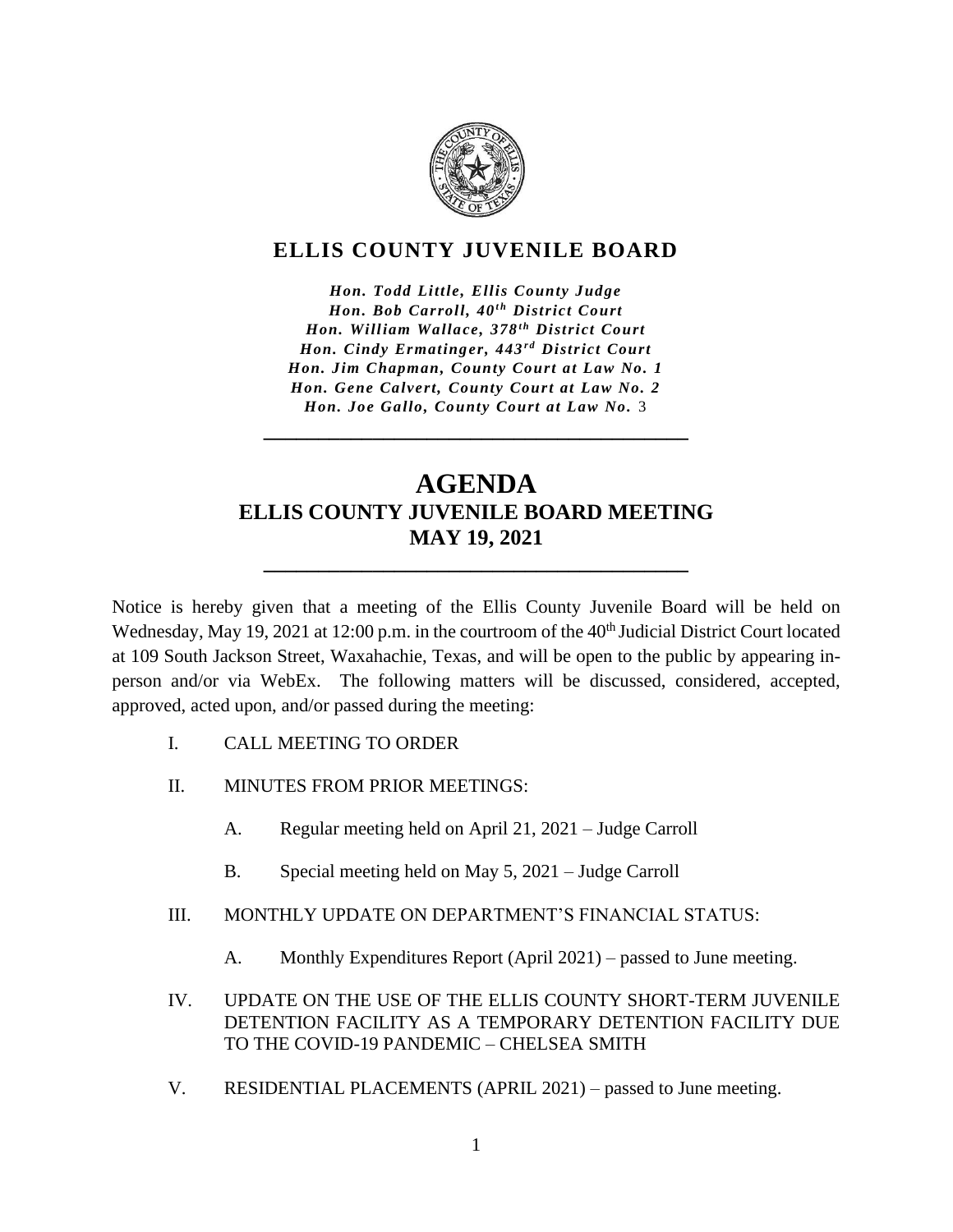- VI. MONITORING REPORT (APRIL 2021) passed to June meeting.
- VII. CONSIDERATION AND APPROVAL OF CONTRACTS PERTAINING TO ELLIS COUNTY JUVENILE SERVICES – RAY RIKE, CHELSEA SMITH, AND/OR JUDGE CARROLL:
	- A. No contracts submitted for consideration/approval.
- VIII. MATTERS PERTAINING TO THE ELLIS COUNTY JUVENILE JUSTICE ALTERNATIVE EDUCATION PROGRAM (JJAEP) and/or THE ELLIS COUNTY JUVENILE DEPARTMENT – JUDGE LITTLE, CHELSEA SMITH, JANET MARTIN, RAY RIKE, AND JUDGE CARROLL:
	- A. General discussion regarding the Ellis County JJAEP.
	- B. Status of the Ellis County JJAEP Memorandum of Understanding (MOU) between the Ellis County Juvenile Board and the following School Districts, including without limitation an acknowledgment of those School Districts that have returned an approved/signed MOU document:
		- ➢ Avalon Independent School District
		- ➢ Ennis Independent School District
		- ➢ Ferris Independent School District
		- ➢ Italy Independent School District
		- ➢ Maypearl Independent School District
		- ➢ Midlothian Independent School District
		- ➢ Milford Independent School District
		- ➢ Palmer Independent School District
		- ➢ Red Oak Independent School District
		- ➢ Waxahachie Independent School District
	- C. Combined: (i) discussion by the County Auditor Janet Martin regarding the discrepancy between the current fiscal year budget previously approved by the Juvenile Department and the current fiscal year budget of the Juvenile Department as published; and (ii) authorization for the County Auditor Janet Martin to inform the Ellis County Commissioners Court and provide notice of any corrective measures.
	- D. Combined: (i) consideration and approval to establish two full time teacher positions for the Ellis County JJAEP, along with related salaries/benefits; (ii) consideration and approval to post, interview, and hire two full time teachers for the Ellis County JJAEP; (iii) consideration and approval to establish one part time teacher position for the Ellis County JJAEP, along with related wage rate; (iv) consideration and approval to post, interview and hire one part time teacher for the Ellis County JJAEP; (v) consideration and approval to establish line items within the previously-approved current fiscal year JJAEP budget (being a portion of the overall previouslyapproved current fiscal year Juvenile Department Budget) to the extent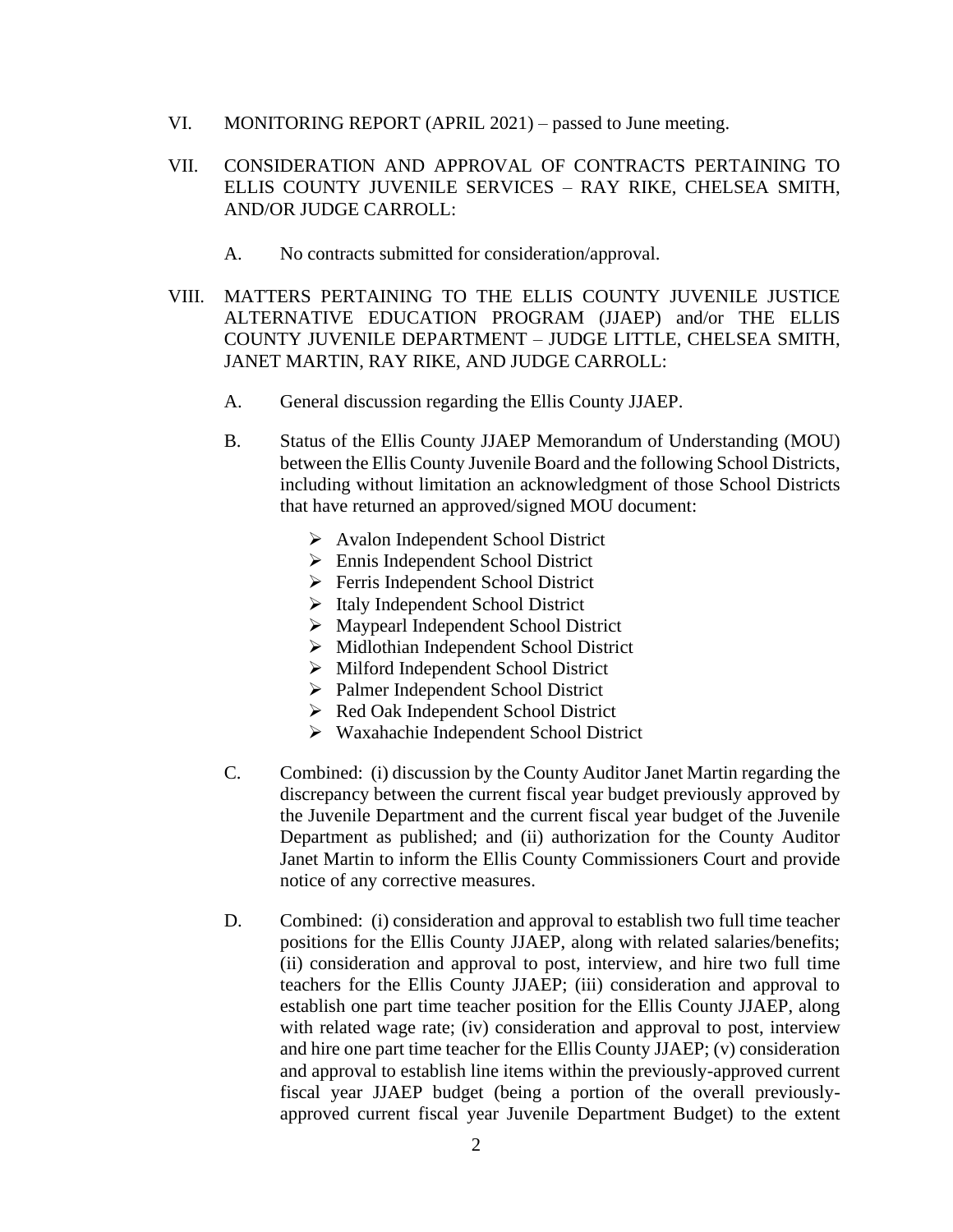necessary to facilitate any and all of the preceding items; and (vi) to the extent necessary, have the Ellis County Auditor and/or other necessary persons submit the preceding full time and part time teacher positions to the Commissioners Court for final approval and ratification of the action taken by the Ellis County Juvenile Board.

E. Consideration and approval to correct/amend the name of *Counselor* to *Compliance Coordinator* on the previously-approved current fiscal year JJAEP budget (being a portion of the overall previously-approved current fiscal year Juvenile Department Budget) – County Auditor Janet Martin.

## **IX. RECESS TO CONVENE TO EXECUTIVE SESSION:**

## ➢ **EXECUTIVE SESSION**

**A. Ellis County Juvenile Department Direct Chelsea Smith – deliberation of the duties of a public employee pursuant to Section 551.074, Texas Government Code.**

**THE ELLIS COUNTY JUVENILE BOARD RESERVES THE RIGHT TO ADJOURN INTO EXECUTIVE SESSION AT ANY TIME DURING THE COURSE OF THIS MEETING TO DISCUSS ANY OF THE MATTERS LISTED IN THIS AGENDA, IN THE ORDER DEEMED APPROPRIATE AND TO THE EXTENT THOSE ITEMS FALL WITHIN THE FOLLOWING DEFINITIONS:**

**(A**) **to discuss advice about pending or contemplated litigation, a settlement offer, or on a matter in which the duty of the attorney to the Board under the Texas Disciplinary Rules of Professional Conduct of the State Bar of Texas conflict with the Texas Open Meeting Act, pursuant to Section 551.071, Texas Government Code;**

**(B) to deliberate the purchase, exchange, lease, or value of real property, pursuant to Section 551.072, Texas Government Code;**

**(C) to deliberate the appointment, employment, evaluation, duties, reassignment, discipline, or dismissal of a public officer or employee, or to hear complaint or charge against an officer or employee pursuant to Section 551.074, Texas Government Code;**

**(D) to deliberate the deployment or specific occasions to implement security personnel or devices, or a security audit pursuant to Section 551.076, Texas Government Code; and**